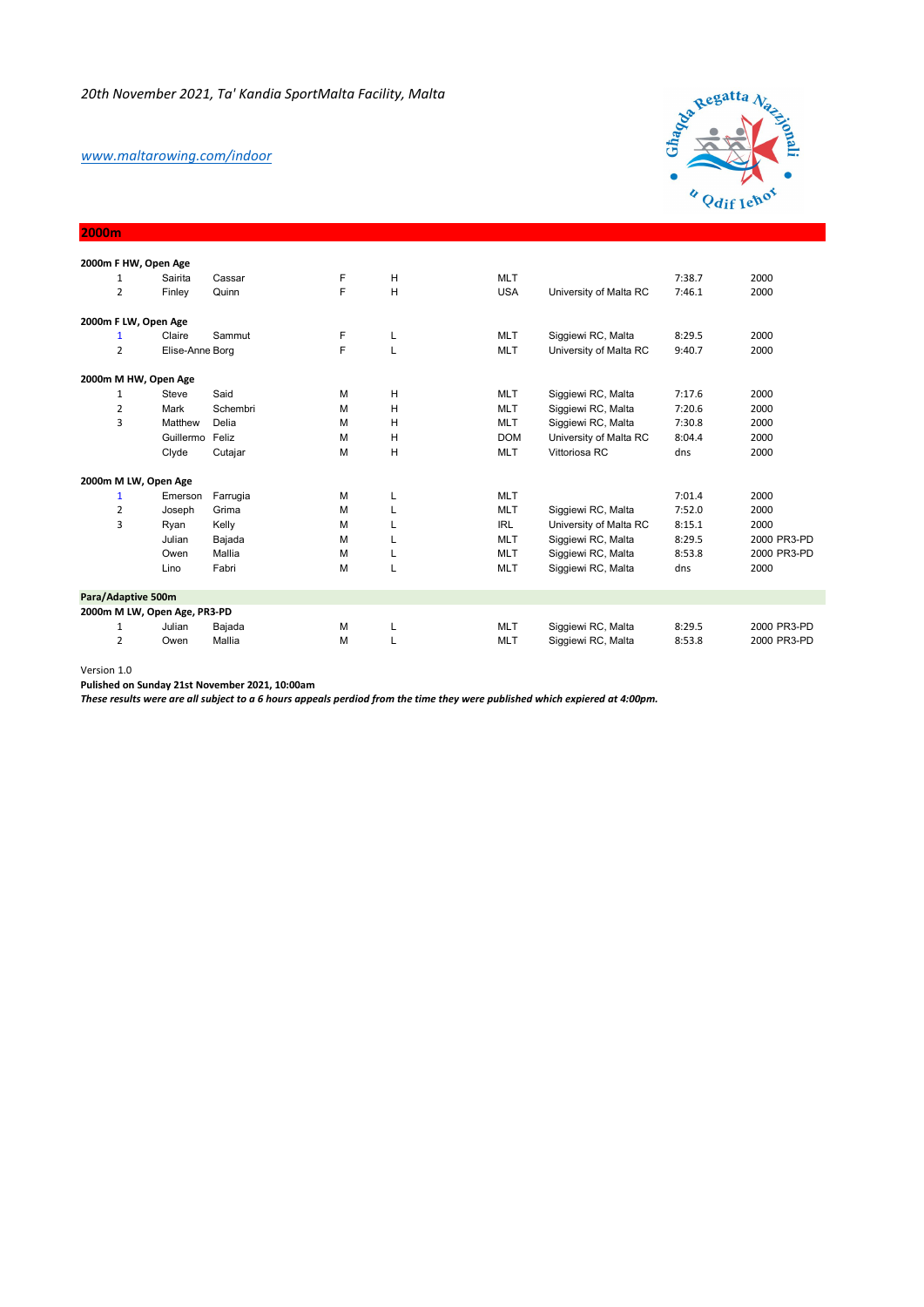| 1000m                          |                             |                 |                   |  |        |           |  |                          |                        |                  |              |
|--------------------------------|-----------------------------|-----------------|-------------------|--|--------|-----------|--|--------------------------|------------------------|------------------|--------------|
|                                |                             |                 |                   |  |        |           |  |                          |                        |                  |              |
| $\mathbf{1}$                   | 1000m F HW, Open Age        | Finley          | Quinn             |  | F      | H         |  | <b>USA</b>               | University of Malta RC | 3:39.5           | 1000         |
|                                |                             |                 |                   |  |        |           |  |                          |                        |                  |              |
|                                | 1000m F LW, Open Age        |                 |                   |  |        |           |  |                          |                        |                  |              |
| 1                              |                             | Claire          | Sammut            |  | F      | L         |  | <b>MLT</b>               | Siggiewi RC, Malta     | 4:06.0           | 1000         |
| $\overline{2}$                 |                             | Lindsay         | Mann              |  | F      | L         |  | <b>IRL</b>               |                        | 5:05.6           | 1000         |
| 3                              | Mary                        |                 | Nugent            |  | F      | L         |  | <b>MLT</b>               | Siggiewi RC, Malta     | 5:23.6           | 1000         |
|                                |                             |                 |                   |  |        |           |  |                          |                        |                  |              |
|                                | 1000m M HW, Open Age        |                 |                   |  |        |           |  |                          |                        |                  |              |
| $\mathbf{1}$                   | Jan                         |                 | Tanti             |  | M      | Н         |  | <b>MLT</b>               | Siggiewi RC, Malta     | 3:08.5           | 1000         |
| $\mathbf 2$                    |                             | André           | Nageh             |  | M      | Η         |  | <b>MLT</b>               | Siggiewi RC, Malta     | 3:23.2           | 1000         |
| 3                              | Mark                        | Gilbert         | Schembri<br>Grech |  | M<br>M | Η         |  | <b>MLT</b><br><b>MLT</b> | Siggiewi RC, Malta     | 3:27.1           | 1000         |
|                                | Ken                         |                 | Lake              |  | M      | Н<br>H    |  | <b>GBR</b>               | Siggiewi RC, Malta     | 3:27.6<br>3:34.4 | 1000<br>1000 |
|                                |                             | Guillermo Feliz |                   |  | M      | Η         |  | <b>DOM</b>               | University of Malta RC | 3:37.5           | 1000         |
|                                |                             | Konrad          | Buhagiar          |  | M      | Η         |  | <b>MLT</b>               |                        | 4:21.9           | 1000         |
|                                |                             |                 |                   |  |        |           |  |                          |                        |                  |              |
|                                | 1000m M LW, Open Age        |                 |                   |  |        |           |  |                          |                        |                  |              |
| $\mathbf{1}$                   | Mel                         |                 | Magro             |  | М      | L         |  | <b>MLT</b>               | Marsamxett RC, Malta   | 3:26.0           | 1000         |
| $\mathbf 2$                    |                             | Joseph          | Grima             |  | M      | L         |  | <b>MLT</b>               | Siggiewi RC, Malta     | 3:43.8           | 1000         |
| 3                              | Lino                        |                 | Fabri             |  | M      | L         |  | <b>MLT</b>               | Siggiewi RC, Malta     | 3:52.4           | 1000         |
|                                | Ryan                        |                 | Kelly             |  | М      | L         |  | IRL                      | University of Malta RC | 3:57.6           | 1000         |
|                                |                             |                 |                   |  |        |           |  |                          |                        |                  |              |
|                                | <b>Masters 60-69, 1000m</b> |                 |                   |  |        |           |  |                          |                        |                  |              |
| 1000m F LW                     |                             |                 |                   |  |        |           |  |                          |                        |                  |              |
| $\mathbf{1}$<br>$\overline{2}$ |                             | Lindsay         | Mann              |  | F<br>F | L<br>L    |  | <b>IRL</b>               |                        | 5:05.6           | 1000         |
| 1000m M HW                     | Mary                        |                 | Nugent            |  |        |           |  | <b>MLT</b>               | Siggiewi RC, Malta     | 5:23.6           | 1000         |
| $\mathbf 1$                    | Ken                         |                 | Lake              |  | М      | Н         |  | <b>GBR</b>               |                        | 3:34.4           | 1000         |
| $\overline{2}$                 |                             | Konrad          | Buhagiar          |  | М      | H         |  | <b>MLT</b>               |                        | 4:21.9           | 1000         |
|                                |                             |                 |                   |  |        |           |  |                          |                        |                  |              |
|                                | <b>Masters 40-49, 1000m</b> |                 |                   |  |        |           |  |                          |                        |                  |              |
| 1000m M HW                     |                             |                 |                   |  |        |           |  |                          |                        |                  |              |
| $\mathbf 1$                    |                             | Guillermo Feliz |                   |  | M      | H         |  | <b>DOM</b>               | University of Malta RC | 3:37.5           | 1000         |
| 1000m M LW                     |                             |                 |                   |  |        |           |  |                          |                        |                  |              |
| $\mathbf{1}$                   |                             | Joseph          | Grima             |  | M      | L         |  | <b>MLT</b>               | Siggiewi RC, Malta     | 3:43.8           | 1000         |
|                                | <b>Masters 30-39, 1000m</b> |                 |                   |  |        |           |  |                          |                        |                  |              |
| 1000m F LW                     |                             |                 |                   |  |        |           |  |                          |                        |                  |              |
| $\mathbf{1}$                   |                             | Claire          | Sammut            |  | F      | L         |  | <b>MLT</b>               | Siggiewi RC, Malta     | 4:06.0           | 1000         |
| 1000m M HW                     |                             |                 |                   |  |        |           |  |                          |                        |                  |              |
| $\mathbf{1}$                   | Jan                         |                 | Tanti             |  | М      | н         |  | <b>MLT</b>               | Siggiewi RC, Malta     | 3:08.5           | 1000         |
| $\mathbf 2$                    |                             | André           | Nageh             |  | M      | H         |  | <b>MLT</b>               | Siggiewi RC, Malta     | 3:23.2           | 1000         |
| 3                              | Mark                        |                 | Schembri          |  | M      | Н         |  | <b>MLT</b>               | Siggiewi RC, Malta     | 3:27.1           | 1000         |
|                                |                             | Gilbert         | Grech             |  | M      | H         |  | <b>MLT</b>               | Siggiewi RC, Malta     | 3:27.6           | 1000         |
|                                |                             |                 |                   |  |        |           |  |                          |                        |                  |              |
|                                | <b>Juniors 17-18, 1000m</b> |                 |                   |  |        |           |  |                          |                        |                  |              |
| 1000m M LW J18                 |                             |                 |                   |  |        |           |  |                          |                        |                  |              |
| $\mathbf{1}$                   | Mel                         |                 | Magro             |  | М      | L         |  | <b>MLT</b>               | Marsamxett RC, Malta   | 3:26.0           | 1000         |
|                                | <b>Juniors 15-16, 1000m</b> |                 |                   |  |        |           |  |                          |                        |                  |              |
| 1000m M J16                    |                             |                 |                   |  |        |           |  |                          |                        |                  |              |
| $\mathbf{1}$                   |                             | Denilson Long   |                   |  | М      | <b>NA</b> |  | <b>MLT</b>               | Senglea RC, Malta      | 4:03.0           | 1000         |
|                                |                             |                 |                   |  |        |           |  |                          |                        |                  |              |
|                                | <b>Juniors 11-12, 1000m</b> |                 |                   |  |        |           |  |                          |                        |                  |              |
| 1000m F J12                    |                             |                 |                   |  |        |           |  |                          |                        |                  |              |
| $\mathbf{1}$                   |                             | Scarlett        | Ylimaz            |  | F      | NA        |  | <b>MLT</b>               | Siggiewi RC, Malta     | 4:43.7           | 1000         |
| 1000m M J12                    |                             |                 |                   |  |        |           |  |                          |                        |                  |              |
| $\mathbf{1}$                   | Liam                        |                 | Farrugia          |  | М      | ΝA        |  | <b>MLT</b>               | Siggiewi RC, Malta     | 4:47.9           | 1000         |

Version 1.0

**Pulished on Sunday 21st November 2021, 10:00am**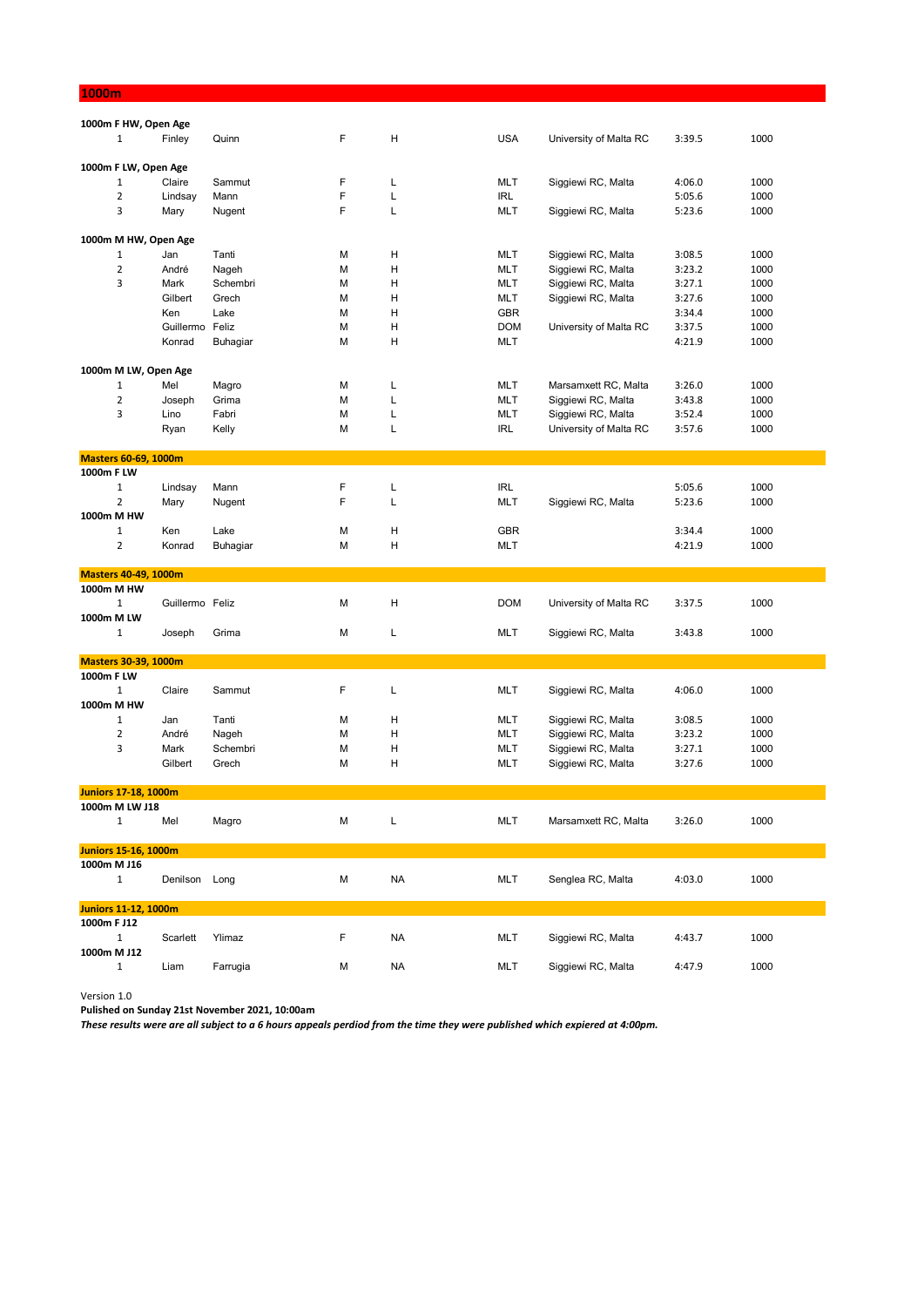| 500m                                            |                     |                        |        |           |                   |                                              |                  |                   |
|-------------------------------------------------|---------------------|------------------------|--------|-----------|-------------------|----------------------------------------------|------------------|-------------------|
|                                                 |                     |                        |        |           |                   |                                              |                  |                   |
| 500m F HW, Open Age<br>$\mathbf 1$              | Sairita             | Cassar                 | F      | н         | MLT               |                                              | 1:40.3           | 500               |
| $\overline{2}$                                  | Finley              | Quinn                  | F      | н         | <b>USA</b>        | University of Malta RC                       | 1:41.7           | 500               |
|                                                 |                     |                        |        |           |                   |                                              |                  |                   |
| 500m F LW, Open Age                             |                     |                        |        |           |                   |                                              |                  |                   |
| $\mathbf 1$                                     | Claire              | Sammut                 | F      | L         | MLT               | Siggiewi RC, Malta                           | 1:55.5           | 500               |
| $\overline{2}$                                  | Elise-Anne Borg     |                        | F      | L         | MLT               | University of Malta RC                       | 2:07.8           | 500               |
|                                                 |                     |                        |        |           |                   |                                              |                  |                   |
| 500m M HW, Open Age                             |                     |                        |        |           |                   |                                              |                  |                   |
| 1<br>$\overline{2}$                             | Juan<br>Jan         | Farrugia<br>Tanti      | M<br>М | н<br>н    | MLT<br>MLT        | Marsamxett RC, Malta                         | 1:21.6<br>1:22.8 | 500<br>500        |
| 3                                               | André               | Nageh                  | М      | Н         | MLT               | Siggiewi RC, Malta<br>Siggiewi RC, Malta     | 1:31.2           | 500               |
|                                                 | Steve               | Said                   | М      | н         | MLT               | Siggiewi RC, Malta                           | 1:32.7           | 500               |
|                                                 | Mark                | Schembri               | М      | н         | <b>MLT</b>        | Siggiewi RC, Malta                           | 1:33.9           | 500               |
|                                                 | Gilbert             | Grech                  | М      | н         | MLT               | Siggiewi RC, Malta                           | 1:34.4           | 500               |
|                                                 | Ken                 | Lake                   | М      | н         | <b>GBR</b>        |                                              | 1:36.0           | 500               |
|                                                 | Matthew             | Delia                  | М      | н         | <b>MLT</b>        | Siggiewi RC, Malta                           | 1:36.3           | 500               |
|                                                 | Josie-Abra Vassallo |                        | М      | н         | MLT               | Siggiewi RC, Malta                           | 1:41.2           | 500               |
|                                                 | Guillermo Feliz     |                        | М      | н         | <b>DOM</b>        | University of Malta RC                       | 1:42.4           | 500               |
|                                                 | Isaac<br>Mario      | Borg<br>Muscat         | М<br>М | н<br>н    | MLT<br><b>MLT</b> | Siggiewi RC, Malta                           | 1:56.0<br>2:07.5 | 500 PR3-ID<br>500 |
|                                                 |                     |                        |        |           |                   |                                              |                  |                   |
| 500m M LW, Open Age                             |                     |                        |        |           |                   |                                              |                  |                   |
| $\mathbf{1}$                                    | Emerson             | Farrugia               | M      | L         | MLT               |                                              | 1:32.4           | 500               |
| $\overline{2}$                                  | Mel                 | Magro                  | М      | L         | MLT               | Marsamxett RC, Malta                         | 1:33.1           | 500               |
| 3                                               | Joseph              | Grima                  | М      | L         | MLT               | Siggiewi RC, Malta                           | 1:39.9           | 500               |
|                                                 | Ryan                | Kelly                  | М      | L         | IRL               | University of Malta RC                       | 1:47.9           | 500               |
|                                                 | Julian              | Bajada                 | М      | L         | MLT               | Siggiewi RC, Malta                           | 1:51.2           | 500 PR3-PD        |
|                                                 | Jaylan<br>Owen      | Waters-Smith<br>Mallia | М<br>М | L<br>L    | <b>GBR</b><br>MLT | University of Malta RC<br>Siggiewi RC, Malta | 1:51.5<br>2:03.9 | 500<br>500 PR3-PD |
|                                                 |                     |                        |        |           |                   |                                              |                  |                   |
| Para/Adaptive 500m                              |                     |                        |        |           |                   |                                              |                  |                   |
| 500m M HW PR3-ID                                |                     |                        |        |           |                   |                                              |                  |                   |
| 1                                               | Isaac               | Borg                   | M      | н         | MLT               | Siggiewi RC, Malta                           | 1:56.0           | 500 PR3-ID        |
| 500m M HW PR3-PD                                |                     |                        |        |           |                   |                                              |                  |                   |
| $\mathbf 1$                                     | Julian              | Bajada                 | М      | L         | MLT               | Siggiewi RC, Malta                           | 1:51.2           | 500 PR3-PD        |
| $\overline{2}$                                  | Owen                | Mallia                 | М      | L         | MLT               | Siggiewi RC, Malta                           | 2:03.9           | 500 PR3-PD        |
| <b>Masters 60-69, 1000m</b>                     |                     |                        |        |           |                   |                                              |                  |                   |
| 500m M HW                                       |                     |                        |        |           |                   |                                              |                  |                   |
| $\mathbf{1}$                                    | Ken                 | Lake                   | М      | н         | GBR               |                                              | 1:36.0           | 500               |
| 500m M LW                                       |                     |                        |        |           |                   |                                              |                  |                   |
|                                                 | Mel                 | Magro                  | М      |           |                   |                                              |                  |                   |
| 1                                               |                     |                        |        | L         | MLT               | Marsamxett RC, Malta                         | 1:33.1           | 500               |
|                                                 |                     |                        |        |           |                   |                                              |                  |                   |
| <b>Masters 50-59, 1000m</b>                     |                     |                        |        |           |                   |                                              |                  |                   |
| 500m M HW                                       |                     |                        |        |           |                   |                                              |                  |                   |
| 1                                               | Mario               | Muscat                 | М      | н         | MLT               |                                              | 2:07.5           | 500               |
| <b>Masters 40-49, 1000m</b>                     |                     |                        |        |           |                   |                                              |                  |                   |
| 500m M HW                                       |                     |                        |        |           |                   |                                              |                  |                   |
| 1                                               | Guillermo Feliz     |                        | М      | н         | <b>DOM</b>        | University of Malta RC                       | 1:42.4           | 500               |
| 500m M LW                                       |                     |                        |        |           |                   |                                              |                  |                   |
| $\mathbf 1$                                     | Joseph              | Grima                  | М      | L         | MLT               | Siggiewi RC, Malta                           | 1:39.9           | 500               |
|                                                 |                     |                        |        |           |                   |                                              |                  |                   |
| <b>Masters 30-39, 1000m</b><br><b>500m F HW</b> |                     |                        |        |           |                   |                                              |                  |                   |
| $\mathbf{1}$                                    | Sairita             | Cassar                 | F      | н         | MLT               |                                              | 1:40.3           | 500               |
| 500m F LW                                       |                     |                        |        |           |                   |                                              |                  |                   |
| $\mathbf{1}$                                    | Claire              | Sammut                 | F      | L         | MLT               | Siggiewi RC, Malta                           | 1:55.5           | 500               |
| 500m M HW                                       |                     |                        |        |           |                   |                                              |                  |                   |
| 1                                               | Jan                 | Tanti                  | М      | н         | MLT               | Siggiewi RC, Malta                           | 1:22.8           | 500               |
| $\mathbf{2}$                                    | André               | Nageh                  | М      | н         | MLT               | Siggiewi RC, Malta                           | 1:31.2           | 500               |
| 3                                               | Mark<br>Gilbert     | Schembri<br>Grech      | М<br>М | н<br>н    | MLT<br>MLT        | Siggiewi RC, Malta<br>Siggiewi RC, Malta     | 1:33.9<br>1:34.4 | 500<br>500        |
|                                                 |                     |                        |        |           |                   |                                              |                  |                   |
| <b>Juniors 17-18, 500m</b>                      |                     |                        |        |           |                   |                                              |                  |                   |
| 500m M HW J18                                   |                     |                        |        |           |                   |                                              |                  |                   |
| $\mathbf{1}$                                    | Isaac               | Borg                   | М      | н         | <b>MLT</b>        | Siggiewi RC, Malta                           | 1:56.0           | 500 PR3-ID        |
| 500m M LW J18                                   |                     |                        |        |           |                   |                                              |                  |                   |
| $\mathbf{1}$                                    | Mel                 | Magro                  | М      | L         | MLT               | Marsamxett                                   | 1:33.1           | 500               |
| <b>Juniors 15-16, 500m</b>                      |                     |                        |        |           |                   |                                              |                  |                   |
| 500m M J16                                      |                     |                        |        |           |                   |                                              |                  |                   |
| $\mathbf{1}$                                    | Wayne               | Muscat                 | М      |           | MLT               | Bormla RC, Malta                             | 1:45.1           | 500               |
| $\overline{2}$                                  | Denilson            | Long                   | М      |           | MLT               | Senglea RC, Malta                            | 1:49.1           | 500               |
|                                                 |                     |                        |        |           |                   |                                              |                  |                   |
| <b>Juniors 11-12, 500m</b>                      |                     |                        |        |           |                   |                                              |                  |                   |
| 500m F J12<br>1                                 | Scarlett            | Ylimaz                 | F      | <b>NA</b> | MLT               | Siggiewi RC, Malta                           | 2:16.3           | 500               |
|                                                 | Danishia            | Cutajar                | F      | <b>NA</b> | <b>MLT</b>        |                                              | dns              | 500               |
| 500m M J12<br>$\mathbf{1}$                      | Liam                | Farrugia               | М      | <b>NA</b> | MLT               | Siggiewi RC, Malta                           | 2:22.7           | 500               |

Version 1.0

**Pulished on Sunday 21st November 2021, 10:00am**